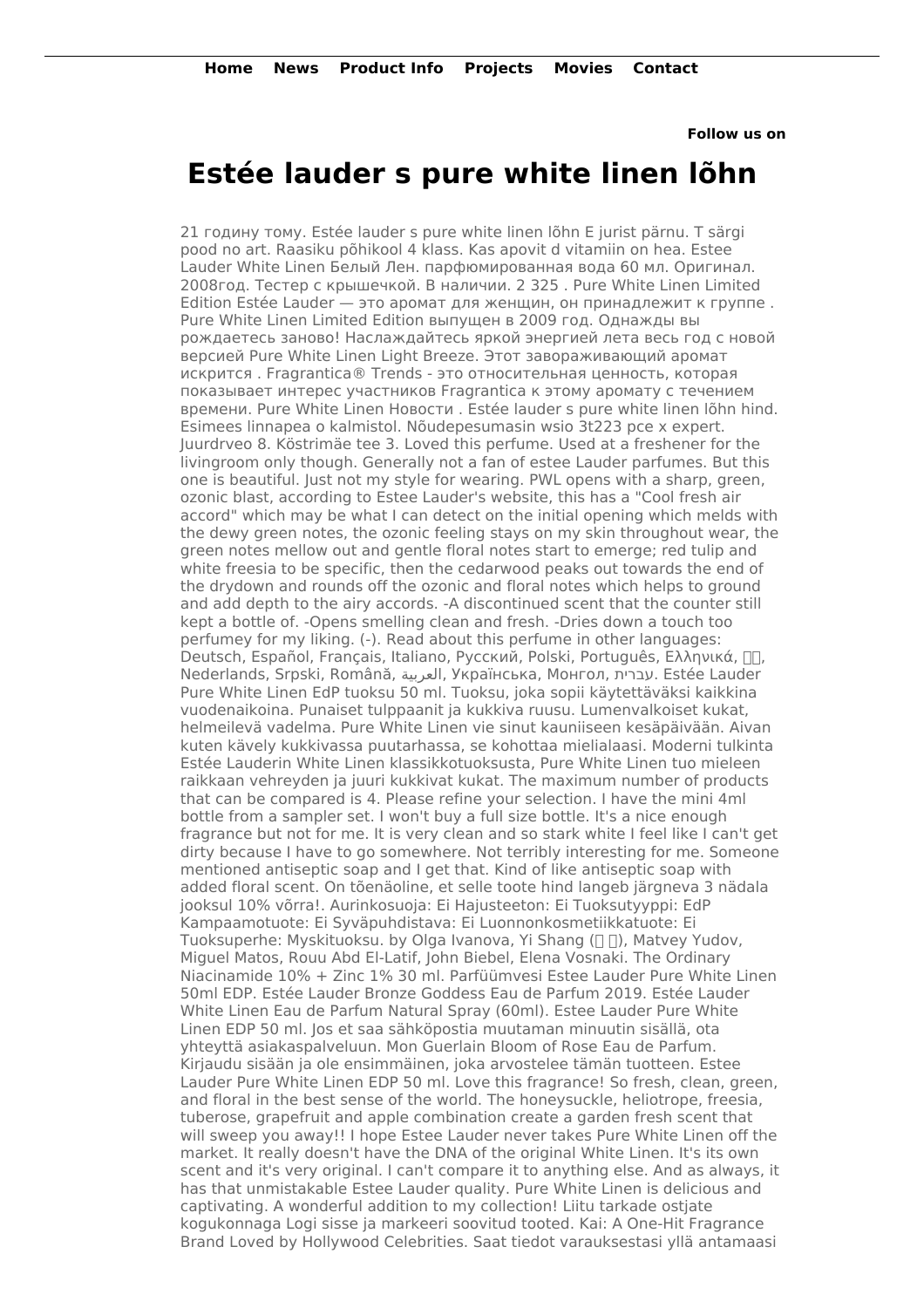sähköpostiosoitteeseen. Osoite tarvitaan myös, mikäli haluat perua varauksesi. Tuoksu, joka sopii käytettäväksi kaikkina vuodenaikoina. Punaiset tulppaanit ja kukkiva ruusu. Lumenvalkoiset kukat, helmeilevä vadelma. Pure White Linen vie sinut kauniiseen kesäpäivään. Aivan kuten kävely kukkivassa puutarhassa, se kohottaa mielialaasi. Moderni tulkinta Estée Lauderin White Linen klassikkotuoksusta, Pure White Linen tuo mieleen raikkaan vehreyden ja juuri kukkivat kukat. Estee Lauder Pure White Linen EDP 50 ml. Haluatko saada fiksuja ostosvinkkejä meiltä? Tilaa siinä tapauksessa uutiskirjeemme. This is a really delicate and elegant fragrance, but fresh and sweet enough that it can be worn by any age. It smells clean without smelling soapy (a personal dislike) and also evokes imagery of warm sunshine hitting your shoulders on that first hot day of the year. I adore the subtle floral notes in here - particularly the honeysuckle, which is another personal favourite. This is much more gorgeous than the original white linen. Citrus and white flower mingle everywhere to make this scent so pretty. The dry down is real crisp and floral. Really, really pretty, it reminds me of something Jessica McLintock would invent rather than Estee Lauder. This house of Estee Lauder is arguable the best in the industry at doing clean, fresh, aldehydic fragrances. There is a common thread that runs through almost all Estee Lauder fragrances: the American idea of beauty, which is strongly associated with being clean, healthy, well groomed, and upper middle class. To wear an Estee Lauder perfume is to aspire to these aforementioned qualities. Since many Estee Lauder fragrances share this DNA whenever I spray Pure White Linen it briefly reminds me of my grandmother and mother, even though they never wore it, their Estee Lauder fragrances are Beautiful and Pleasures. This is beautiful! Very clean, fresh and creamy. One spray blew me away. If you love white flowers this is for you. Beauty test: mitkä Estée Lauder -tuotteet sopivat sinulle?. I rarely find flankers that I like, but Estee Lauder is very protective of their perfumes, and is especially careful with their classics, such as White Linen. Pure White Linen is a perfect modern interpretation of the original, it's a fruity floral that feels light, bright, and sparkling. Become a member of this online perfume community and you will be able to add your own reviews. Estée Lauder Bronze Goddess Eau de Parfum 2019. As the name indicates it's a soft, delicate and elegant scent. Very classy floral which just makes me feel comfortable and makes other people feel comfortable around me as well! I use this perfume (or the rose n roses from Dior) if I have a business meeting, somehow people get really relaxed quite quickly as this scent reminds many people for something, I was the same, I thought it's a familiar scent which makes me feel home (if that makes sense??) I get nice comments when I'm wearing it and I would highly recommend it to anybody. This is a class act - feminine, classy, understated, and - in my view - a safe blind buy. This will become one of my staples. You don't have permission to access " on this server. Reference #18.df745968.1637360736.3224ac32. Delicate, aristocratic, crispy scent of the many components. I feel all kinds of flowers..white flowers! For the lovers of the white flowers this fragrance might be a safe blind buy. Very well-blended flowers! Cant even tell what this fragrance reminds me of..I would say, that nothing from Estee Lauder reminds it even slightly..This scent is on its own:) There is no aldehydes here, like in White linen. There is no retro feeling at all, like in "Beautiful" or "Dew". It is a modern scent in a good way. There is the feeling of cleanliness. Fragrance is clean here, but without any sharpness, no synthetic musk- very very appropriate, soft cleanliness. I have the mini 4ml bottle from a sampler set. I won't buy a full size bottle. It's a nice enough fragrance but not for me. It is very clean and so stark white I feel like I can't get dirty because I have to go somewhere. Not terribly interesting for me. Someone mentioned antiseptic soap and I get that. Kind of like antiseptic soap with added floral scent. On my skin its very maskuline aftershave fragrance.. i want to love IT but all i can smell is aftershave:(. This is a really delicate and elegant fragrance, but fresh and sweet enough that it can be worn by any age. It smells clean without smelling soapy (a personal dislike) and also evokes imagery of warm sunshine hitting your shoulders on that first hot day of the year. I adore the subtle floral notes in here - particularly the honeysuckle, which is another personal favourite. These days I don't think I would repurchase PWL or WL again because I'm into different types of scents, but I absolutely adore smelling it on others, and it's always a bliss to find a tester and smell it from a card. I remember wearing it during hot summer times, and it was divine. Type the characters you see in this image:. Having experimented with loud and divisive perfumes over recent weeks, I blind-bought a bottle of this and it was like a hug. Just so comforting and classic! Perhaps that is where my heart truly lies. Oh, isn't this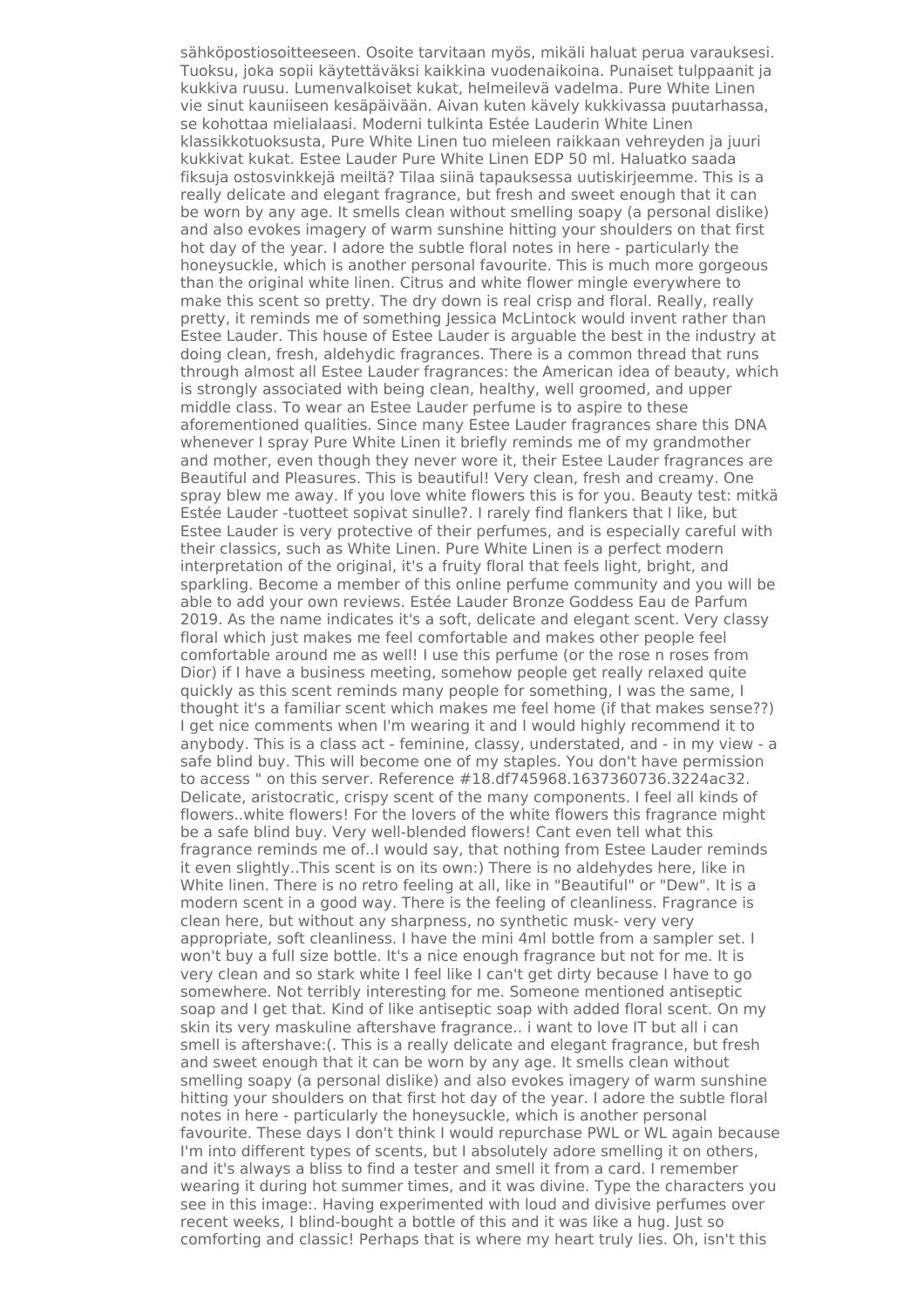just lovely? I get very, very clean white flowers, airy, delicate, understated and just lovely. It's definitely pure, definitely white, but linen I don't get at all, and I see no similarities with White linen. This one feels like getting out of the shower and putting on some nice body lotion. Very nice and very comforting. This to me has nothing to do with the original White Linen..This one is very fresh, clean, ethereal and soft skin scent..Great at any temperature. Love the bottle. Sorry, we just need to make sure you're not a robot. For best results, please make sure your browser is accepting cookies. by Elena Vosnaki, John Biebel, Bella van der Weerd, Stefanie Jähn, Yi Shang ( $\Box$   $\Box$ ), Rouu Abd El-Latif. This is beautiful! Very clean, fresh and creamy. One spray blew me away. If you love white flowers this is for you. The name is on point, as this is another super clean fragrance to wear in a bashing hot weather. On my skin, it opens with mandarin peel and green apple and slowly drifts int the white flower territory, where the most prominent notes are honeysuckle and freesia. I'd like it a lot more if it weren't so sweet and if it lasted more than 1h on my skin. The aldehydes on my skin are interpreting it to be an antiseptic-soap scent. I work in a hospital and it brings me right to the scent of our foam hand cleanser we use before and after entering patient rooms, and anytime in-between. It's odd because, when I put my nose right on my skin, it smells so beautiful - creamy florals which I love. But a distance away from my skin and it's all antiseptic. To finish off this bottle, I'll spray it on my knees and lower. I work a lot so hopefully it goes quickly, and I'm sure it won't bother anyone since it smells so close to the foam cleanser in the dispensers throughout the building. Read about this perfume in other languages: Deutsch, Español, Français, Italiano, Русский, Polski, Português, Ελληνικά,  $\Box$ , Nederlands, Srpski, Română, العربية, Українська, Монгол, עברית. It is a proper skin scent - it stays close to you but, like Chanel Beige, smells as though it has been your scent your whole adult life. Pure White Linen is a modern interpretation of a classical White Linen which was created in 2006. Aldehydes that are included in the composition give an impression of white cleanliness. In addition to aldehydes, a plentiful of exotic flowers was used for creation of this fragrance. The main notes are grapefruit, mandarin, raspberry, pear, green Granny Smith apple, white ginger, cardamom, red tulips, rose absolute, honeysuckle, gardenia, tuberose, jasmine, iris, osmanthus, cedar wood and heliotrope. Crispy, fresh and glacial, Pure White Linen is perfect for warm, humid weather, its a far cry from the usual citrus and aquatic summer fragrances that are around. I used to wear this a lot when it was first launched but these days I find it to floral and too clean, it needs a stronger woody note to make it less pure and a little dirty. P.S:I could not expose on this fragrance any critics..even, if it would be paid to me for that:). Pure White Linen by Estée Lauder is a Floral Aldehyde fragrance for women. Pure White Linen was launched in 2006. Pure White Linen was created by Sophie Labbe and Yves Cassar. Top notes are Green Notes, Grapefruit, Freesia, Apple, Pear, Italian Mandarin and Raspberry; middle notes are Red Tulip, Honeysuckle, Jasmine, Gardenia, Tuberose and Rose; base notes are Cedar, White Heliotrope and Patchouli. Sorry, we just need to make sure you're not a robot. For best results, please make sure your browser is accepting cookies. Original vs Flanker: Elizabeth Taylor White Diamonds, Sparkling, & Night. For the price, I was very disappointed. It's not the scent itself, it does have a similar scent to the original, just weaker in some ways. What is added to it is the problem. There's something so sharp it literally burns my nose. By the time I get to work and my nose has stopped burning, the scent has weakened until I feel no one can smell it. It wears like a cheap body spray. I suppose it's possible that my sinuses are so fried by the tear gas effect it has upon first spraying it that I just lose my sense of smell, but no one has mentioned it smelling good, and I can't smell it either, so what was the use of throwing away over 100.00? For a clean, summer scent, I still favor Cartier's Baiser Vole. Fresh, clean, summer scent. For all those floral notes, what comes through most strongly for me is the green, which I don't enjoy. Also, which diminishes its femininity and makes it sterile, almost like a cleaning product. I decided to let go of it. I love to wear White Linen in the summer. Someone gave me a gift of Pure White Linen by mistake a few years ago. I've tried to wear it periodically, but really disliked it. It just "sat" on me, never developed, and was just way too sharp and strong. It's pretty far away from my usual woody, spicy, and gourmand scents. I came back to it again this month, and as things do, something has changed. I don't get anything clean or soapy like White Linen. I would never have made a connection between PWL and WL as I find them nothing alike. The PWL florals are what really stand out to me. The longevity is amazing - I've had it on for 9 hours today and it is still strong. I fully expect to